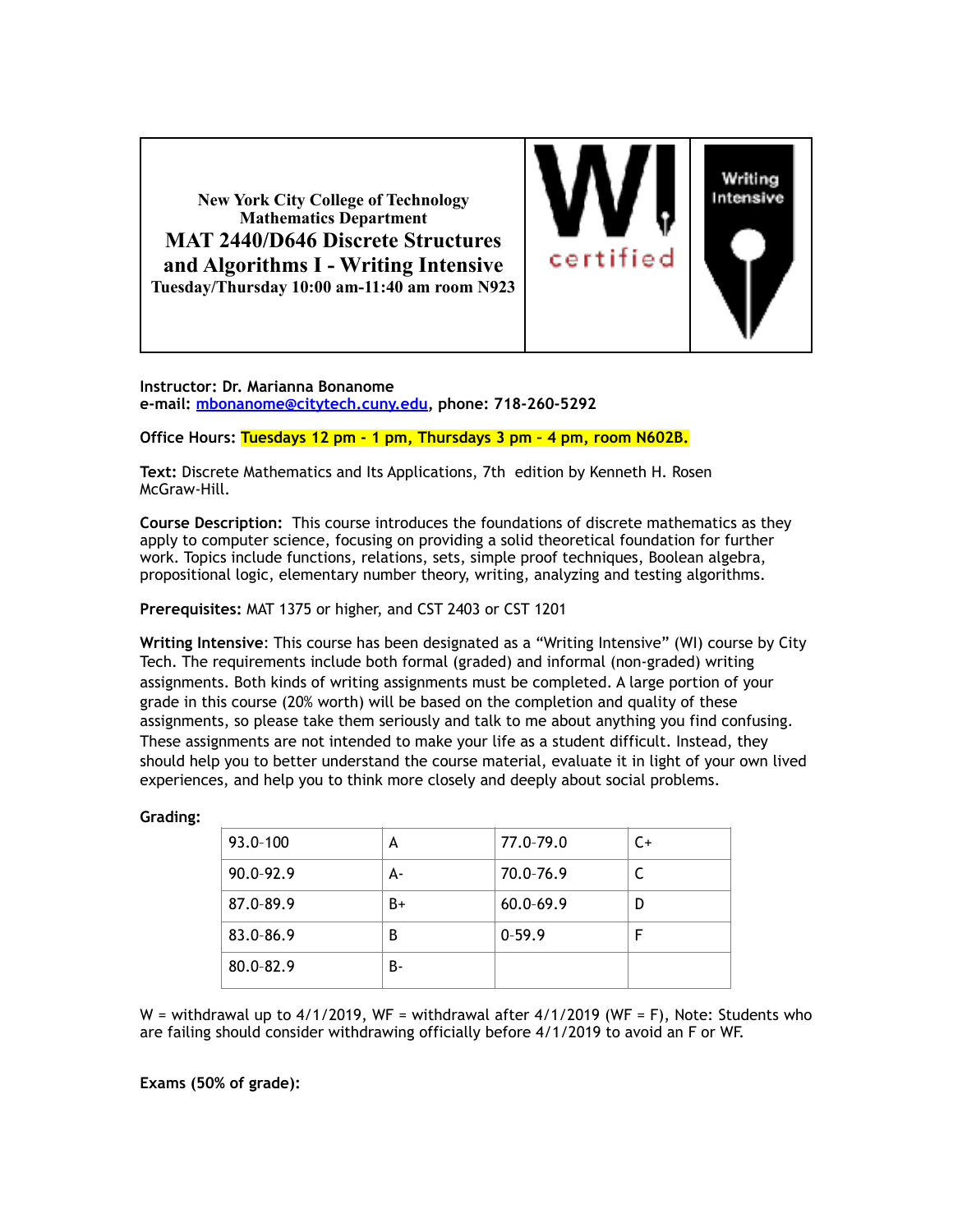Exam questions will be modeled after problems assigned for homework. There will be 4 exams + a final exam. The lowest of the 4 exam grades will be dropped. Exams will last for 1 hour and will start at the beginning of the period. No extra time is given for students who arrive late. Exam dates are**: 2/21, 3/19, 4/11 and 5/14.** 

#### \*\*\*NO MAKE-UP EXAMS WILL BE GIVEN\*\*

*A missed exam will count as a 0 and will be the lowest grade that is dropped.* 

#### **Final Exam (30% of grade):**

A full period final examination is given the last class meeting of the semester **5/21**. It covers all topics studied. It **must** be taken to pass the course. No student will be allowed to take the final exam early.

#### **Assignments (20% of grade):**

It is crucial that you stay on top of the homework in this class. The course outline contains a list of homework problems for the whole course, and it can be found on our OpenLab site (see below) in the math dept's course outline under "Files" in our profile. Additionally, there will be 4 assignments given this semester which will be collected, each containing a strong writing component. They are due at the beginning of the class period on: **2/14, 3/12, 4/4 and 5/7**. Assignments late by 1 day will be penalized by 25%, 2 days late 50%, 3 days late 75%, any later and they will no longer be accepted.

#### **Attendance:**

Attendance will be taken at the beginning of every class. Lateness and students leaving before the end of the period will be recorded. It is important that you attend class and that you are on time.

#### **Help**:

Help is available during my office hours or in the Liberal Arts Learning Center AG18. Do not wait until the last minute before an exam to get help. If there is something you are having trouble with, get help as soon as possible.

#### **OpenLab:**

General information on the course, homework, assignments and tests can be found on our course OpenLab site at:

<https://openlab.citytech.cuny.edu/mat2440-d646-bonanome/>

You are expected to consult our OpenLab site and check your City Tech email regularly. It is strongly recommended that you become a member of our course site so that you will receive email notifications of important posts and files uploaded

| <b>Session</b> | <b>Date</b> | <b>Sections</b> | <b>Exam/Assignment</b> |
|----------------|-------------|-----------------|------------------------|
|                | 1/29        | 1.1, 1.2        |                        |
|                | 1/31        | 1.3             |                        |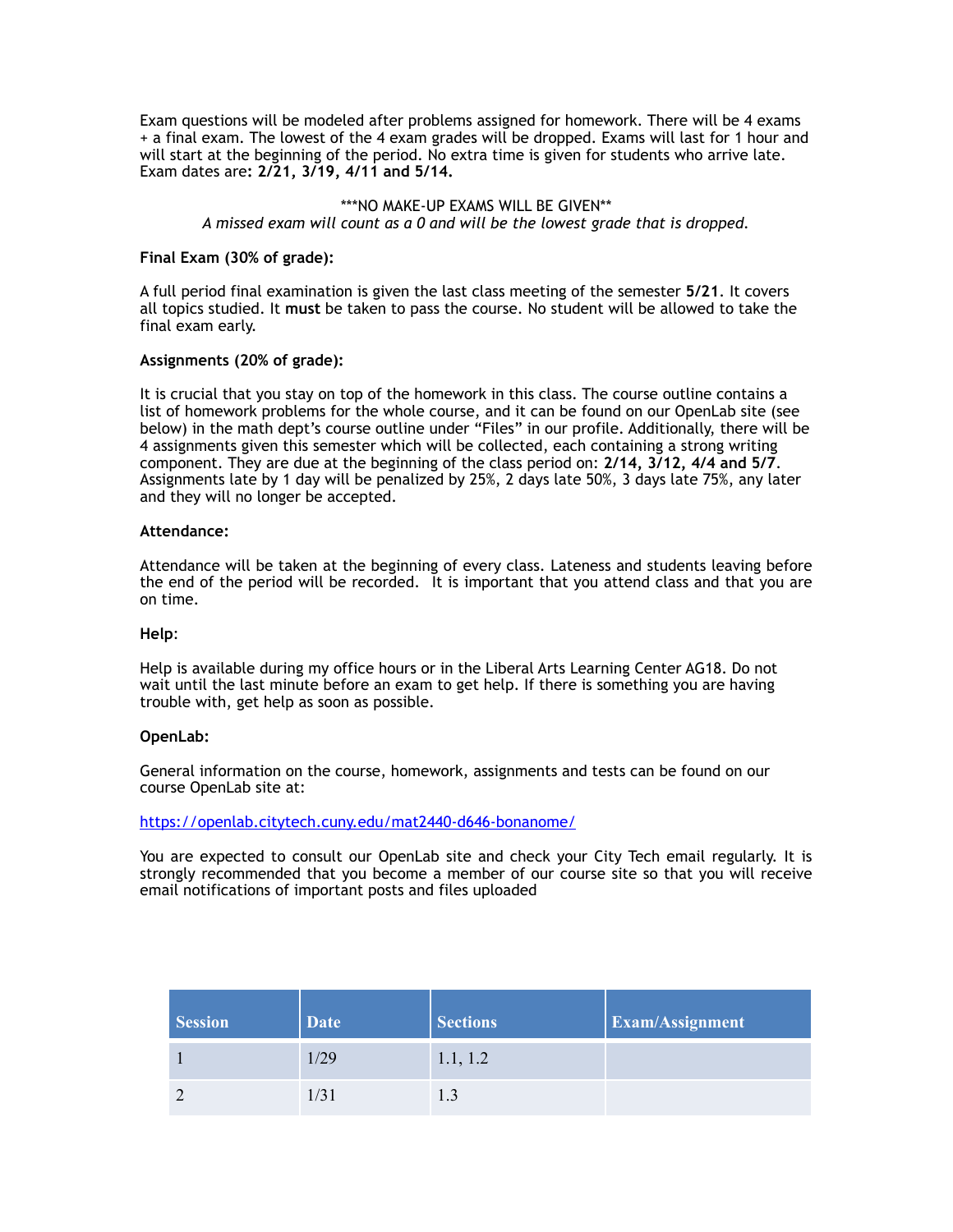| <b>Session</b>   | <b>Date</b> | <b>Sections</b>                                    | Exam/Assignment   |
|------------------|-------------|----------------------------------------------------|-------------------|
| $\overline{3}$   | $2/5$       | 1.4, 1.5                                           |                   |
| $\overline{4}$   | 2/7         | 1.6                                                |                   |
| $\sqrt{5}$       | 2/14        | $1.7\,$                                            | Assignment #1 due |
| 6                | 2/19        | 1.7                                                |                   |
| $\boldsymbol{7}$ | 2/21        |                                                    | Exam $#1$         |
| $8\,$            | 2/26        | 2.1, 2.2                                           |                   |
| 9                | 2/28        | 2.3                                                |                   |
| 10               | 3/5         | 2.4                                                |                   |
| 11               | 3/7         | 2.5, 3.1                                           |                   |
| 12               | $3/12$      | 3.1                                                | Assignment #2 due |
| 13               | 3/14        | 3.1                                                |                   |
| 14               | 3/19        |                                                    | Exam $#2$         |
| 15               | 3/21        | 3.2                                                |                   |
| 16               | 3/26        | $3.2$                                              |                   |
| $17\,$           | $3/28$      | 3.3                                                |                   |
| $18\,$           | 4/2         | $3.3$                                              |                   |
| 19               | 4/4         | 4.1, 4.2                                           | Assignment #3 due |
| 20               | 4/9         | 4.3, 4.4                                           |                   |
| 21               | 4/11        |                                                    | Exam #3           |
| 22               | 4/16        | 4.5                                                |                   |
| 23               | 4/18        | 4.6                                                |                   |
| 24               | 4/30        | 4.6                                                |                   |
| 25               | $5/2$       | 5.1                                                |                   |
| 26               | 5/7         | 5.1                                                | Assignment #4 due |
| 27               | 5/9         | Finite state automata<br>and the Tower of<br>Hanoi |                   |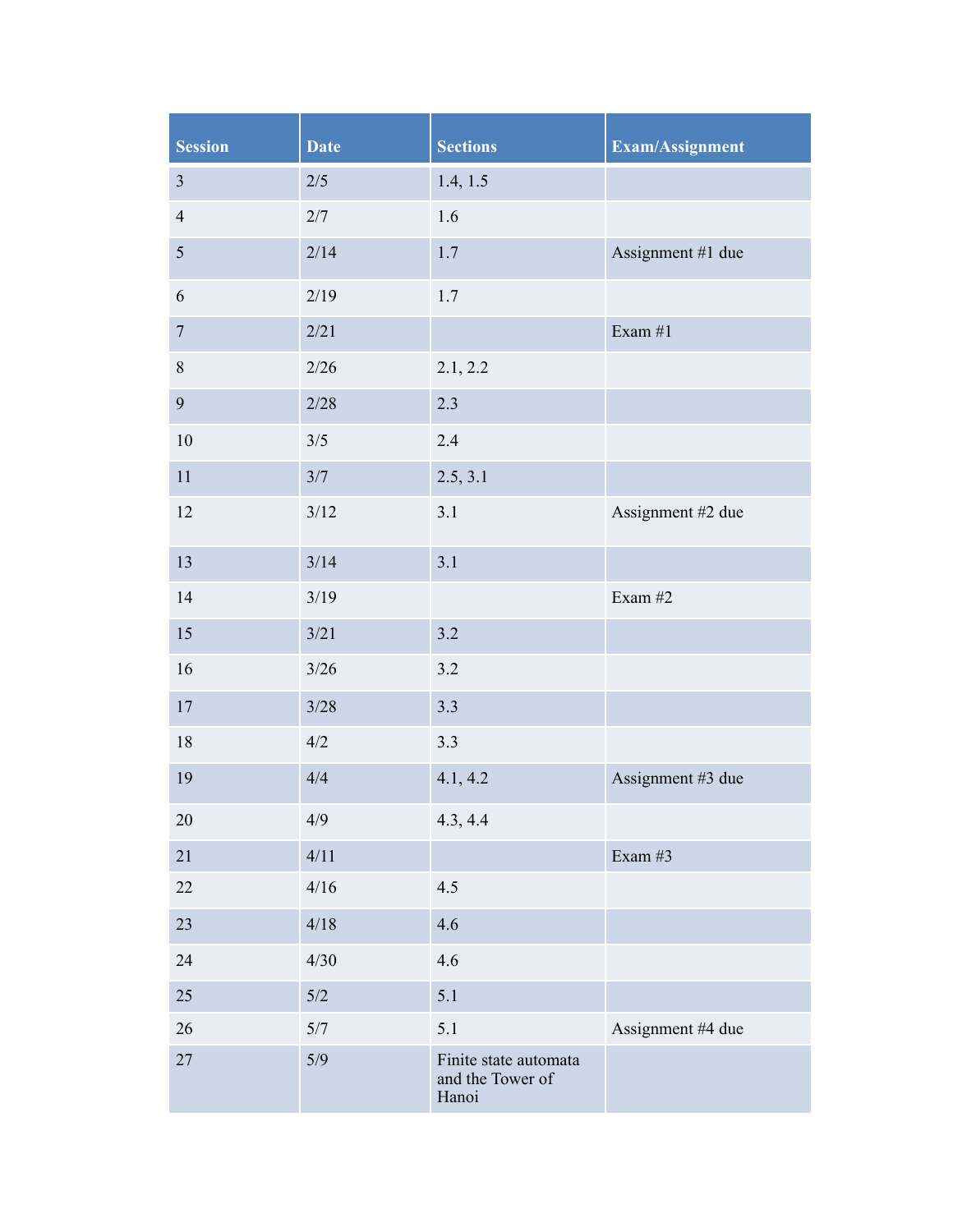| <b>Session</b> | <b>Date</b> | <b>Sections</b>   | <b>Exam/Assignment</b> |
|----------------|-------------|-------------------|------------------------|
| 28             | 5/14        |                   | Exam $#4$              |
| 29             | 5/16        | Final Exam Review |                        |
| 30             | 5/21        |                   | Final Exam             |

## **Classroom behavior:**

Inappropriate behavior will **not** be tolerated in this classroom. Sleeping during class sessions will not be overlooked. Cell phones, smart watches and devices, iPods etc. are not allowed at any time during the class session, please turn all devices off and take your headphones/ earphones off before entering the classroom.

#### **Accommodations:**

If you need any special accommodations, please proceed to take your request to Student Support Center which is located at A237. For more information, please contact the department at 718-260-5143.

## **Academic Integrity Policy:**

Academic dishonesty is prohibited in The City University of New York. Penalties for academic dishonesty include academic sanctions, such as failing or otherwise reduced grades, and/or disciplinary sanctions, including suspension or expulsion.

2017-2018 College catalog pages 61-62

*I reserve the right to make any changes to this syllabus that I see fit for your academic progress. All changes will be announced in class, and you are responsible for keeping up with such changes in case you were absent when they were announced.*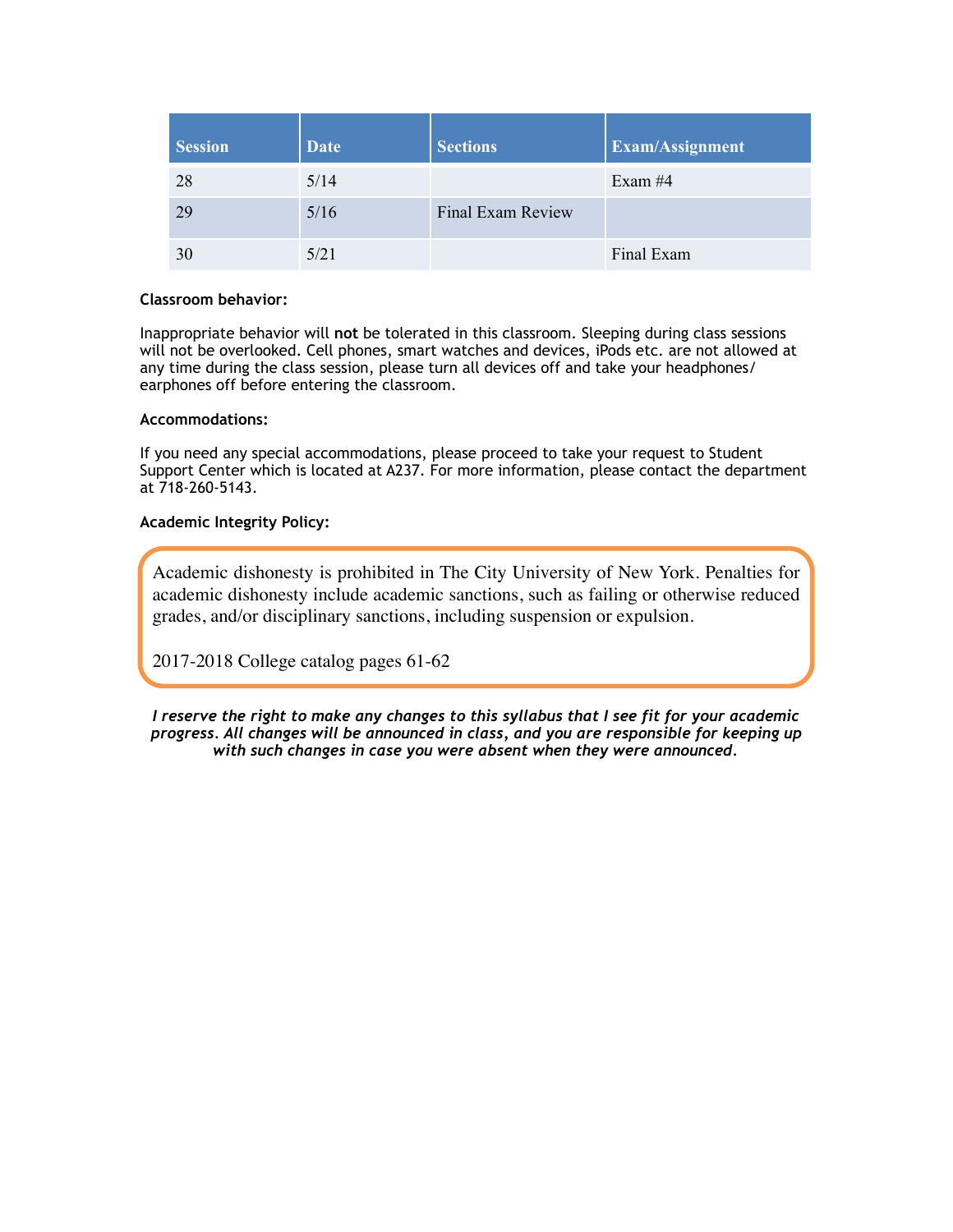# MAT 2440 Assignment  $#1$

This assignment is due on  $XX/XX/20XX$  at 10 am - at the beginning of our class period. You may submit it electronically as a pdf document or as a hard copy. Assignments late by 1 day will be penalized by 25%, 2 days late 50%, 3 days late 75% and any later they will no longer be accepted.

Part of this assignment is group work. I will be assigning groups in class. Please be sure to exchange contact information with your group members. You will be solving and writing logic puzzles. **Each** member of your team must **write** a puzzle to be solved by another team member and **solve** a puzzle by a team member in order to receive full credit.

# Logic Puzzle  $\#1$

There are three neighbors living in a row. Each house has a different color and a different animal and person living in/at the house. Each person has a different profession. **Determine** the color of the house that the horse lives at given these clues: The horse lives in the first house. The doctor is Jamal's neighbor. Jamal does not have a Feret as a neighbor. Carlos does not live in the blue house and Jamal does not live in the green hourse. Ann is a lawyer and lives in the 3rd house. The professor has the horse as a neighbor. The mouse does not live in the red house. The lawyer does not live in the blue house.

# Logic Puzzle  $#1$

Three friends with different jobs and different pets live in consecutive houses on a block, their names are Sue, James and Maria (names not given in any specific order). Their houses are painted different colors. Determine who owns a zebra given these clues: Sue lives in the blue house. James does not live next to Sue. The owner of the first house is a professor. The dentist owns a dog. The yellow house is to the right of the red house. The owner of the yellow house owns a dog. The blue house is the last house. The parrot owning musician lives next to the dentist. The zebra's owner is a professor.

- 1. For each logic puzzle:
	- (a) Decide on symbols to represent your information, for example "S" can represent "Sue" and "R" can represent "red house." [5 points per puzzle]
	- (b) Make a table where the rows represent the friends and the columns represent the color of their houses, their pets and their jobs. Use logical reasoning to determine the correct entries in the table. [10 points per puzzle]
	- (c) For every entry you must write at least one sentence justifiying the choice. If the information was given in the assignment prompt, say so. [5 points per puzzle]
- 2. Create your own logic puzzle for one member of your team to solve. Be sure to be clear and thorough in your puzzle description and solve your puzzle before sharing it! Your puzzle MUST contain the same categories as Logic Puzzles  $\#$  1 and  $\#2$ : three neighbors, three professions, house order (1st, 2nd, 3rd), three house colors and three pets. [30 points]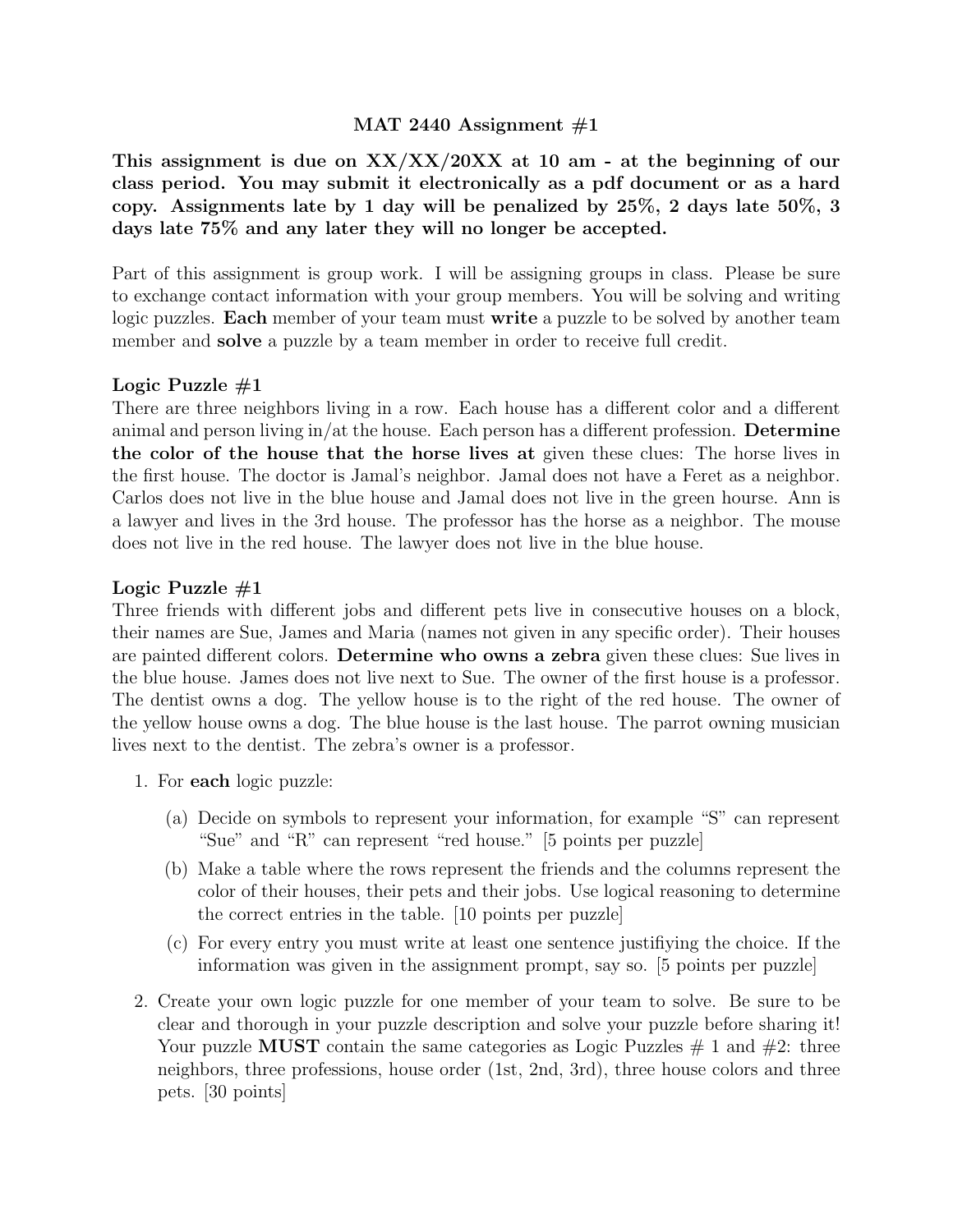- 3. Choose a member of your team and solve their puzzle. Write up a feedback report to give to that team member. This report must be included with this assignment in order to receive credit for this part. The feedback report should contain the following information:
	- (a) The solution to your team member's puzzle. (If the puzzle was not solvable, why not?)  $|10 \text{ points}|$
	- (b) What suggestions would you make for improvement to the puzzle? [10 points]
	- (c) Was the puzzle level appropriate? For example, the puzzle was too easy or too hard. [10 points]

Please be sure this writing is your own - do NOT borrow from a friend OR copy directly from the internet. I want to hear your own voice, not read a copy and paste of some other source!!! Paraphrasing is okay of course and make sure you cite your sources properly. It may be helpful to look at the writing resources for students on City Tech's Writing Across the Curriculum website at:

[https: // openlab. citytech. cuny. edu/ writingacrossthecurriculum/ student-resources/](https://openlab.citytech.cuny.edu/writingacrossthecurriculum/student-resources/) and the documents posted on our OpenLab site. Please contact me for additional help and keep in mind the college's policy on academic integrity found here:

[http: // www. citytech. cuny. edu/ academics/ docs/ academic\\_ integrity\\_ policy. pdf](http://www.citytech.cuny.edu/academics/docs/academic_integrity_policy.pdf)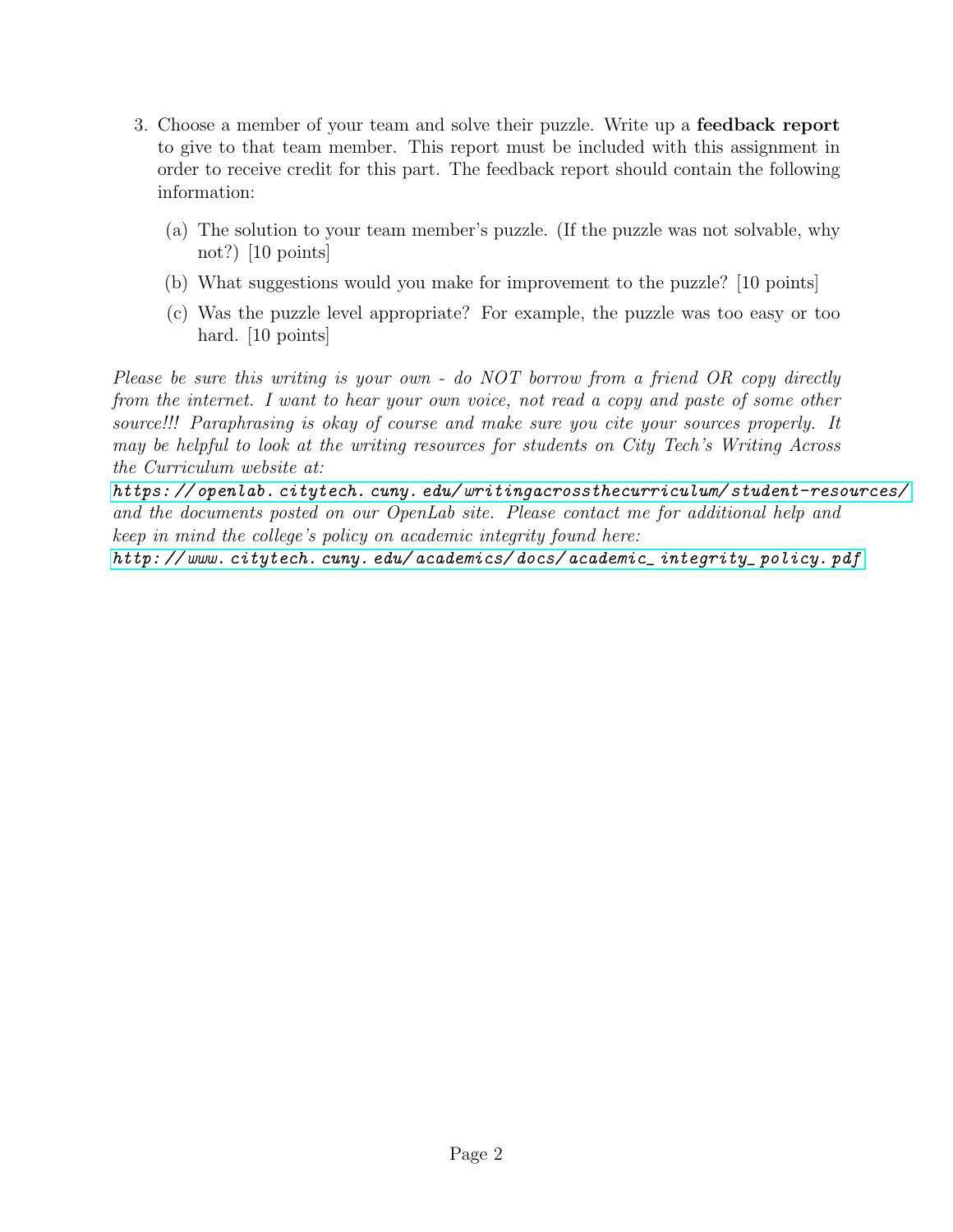MAT 2440 Assignment #2 - The Lamplighter Group *L*<sup>2</sup>

# 1  $L_2$  as a dynamical system

We take our definition of dynamical system to be an "object" along with a specific set of modifications that can be performed (dynamically) upon this object. In this case, the object is a bi-infinite straight road with a lamp post at every street corner. There are two possible types of modifications: the lamplighter can walk any distance in either direction from a starting point and the lamplighter can turn the lamps "on" or "off." At any given moment the lamplighter is at a particular lamp post and a finite number of lamps are illuminated while the rest are not. We refer to such a moment, or configuration, as a "state" of the road (not to be confused with the "state" of an automaton). Any time the configuration changes, the road is in a new state. The road's state is changed over time by the lamplighter either walking to a different lamp post or turning lamps on or off (or both).

In Figure 1, the bi-infinite road is represented by a number line; the lamps are indexed by the integers. Lamps that are on are indicated by stars; lamps that are off by circles. The position of the lamplighter is indicated by an arrow pointing to an integer. The current state of the road is called the *lampstand*.



Figure 1: *A lampstand where two lamps are illuminated and the lamplighter stands at 2.*

Let us call the set of all possible lampstands  $\mathscr{L}$ . Now that we have a visual image, we can formalize the dynamics of changing a lampstand by specifying distinct tasks which the lamplighter can perform on any element of  $\mathscr{L}$ .

1. Move right to the next lamp.

2. Move left to the next lamp.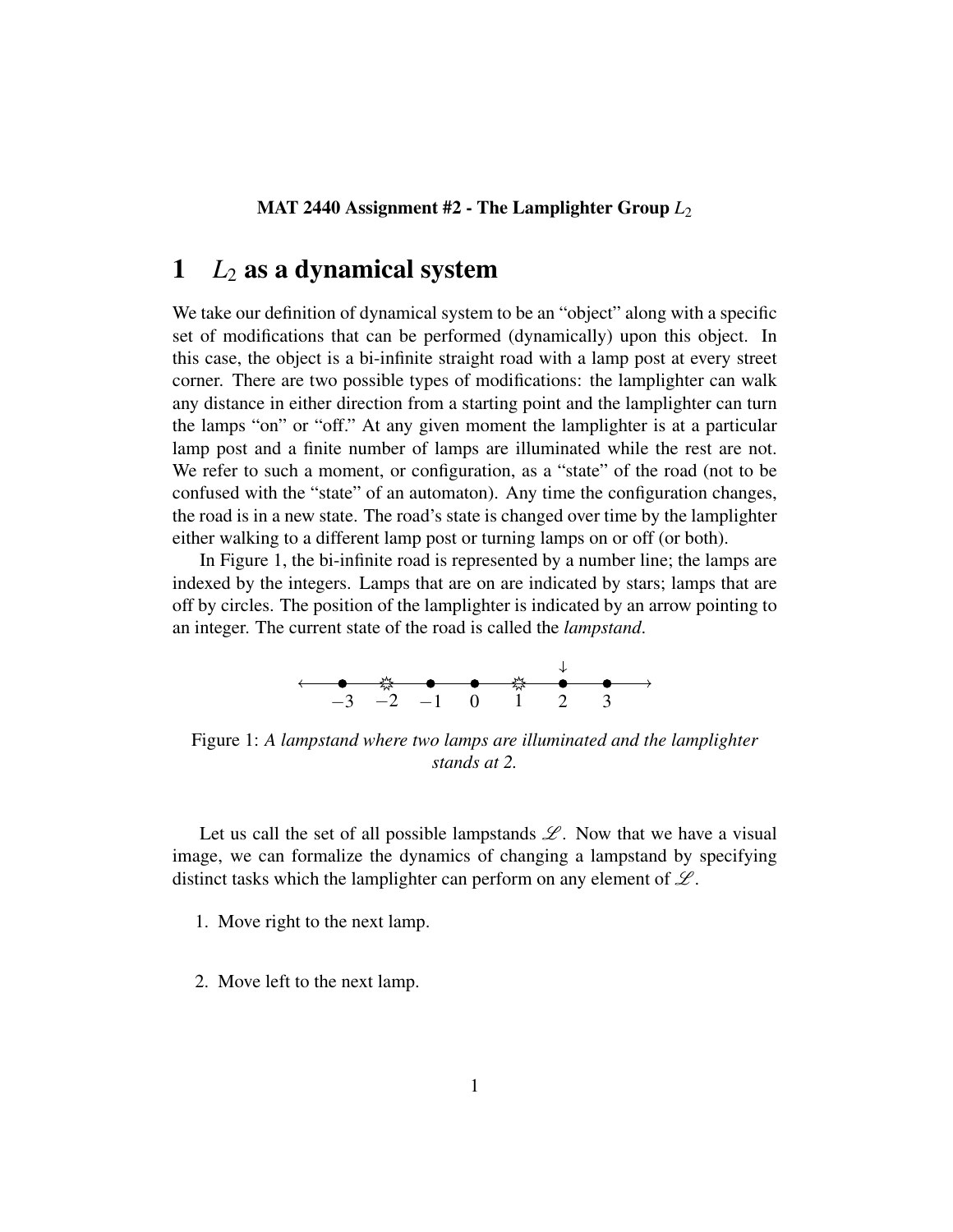- 3. Switch the current lamp's status (from on to off or off to on).
- 4. Do nothing.

For any reconfiguration, the lamplighter performs only finitely many tasks. These tasks can be interpreted as functions  $\tau$ ,  $\sigma$  and *I*, whose domain and range are L. Given a lampstand  $l \in \mathcal{L}$ ,  $\tau(l)$  is the result of performing the first task on *l*,  $\sigma(l)$  is the result of performing the third task on *l* and  $I(l)$  the result of performing the fourth task on *l*.

#### **Proposition 1.**  $\sigma$  is bijective.

*Proof.* To see that  $\sigma$  is onto, let  $l_1$  be any lampstand in  $\mathcal{L}$ , and suppose that the lamplighter stands at lamp  $k$ . Define  $l_0$  as the lampstand whose lamplighter stands at lamp *k* and whose lamps are in the same configuration as those in  $l_1$ , except for lamp *k*. If *k* is on in  $l_1$ , it is off in  $l_0$ ; if it is off in  $l_1$ , it is on in  $l_0$ . Then  $\sigma(l_0) = l_1$ .

To see that  $\sigma$  is one-to-one, suppose that  $\sigma(l_0) = \sigma(l_0')$  $\binom{1}{0} = l_1$ , with the lamplighter in  $l_1$  standing at lamp k. Since  $\sigma$  does not cause the lamplighter to move, the only effect it has on a lampstand is to switch the status of the current lamp. Whatever the status of lamp *k* is in  $l_1$ , it must be in the opposite state in both  $l_0$  and  $l'_0$ ,<br>0. All other attributes of both  $l_0$  and  $l'_0$  must match the other attributes of  $l_1$ ; hence,  $l_0 = l_0'$  $\rlap{0}^{\prime}$  $\Box$  $\Box$ 

The reader will prove that  $\tau$  is also bijective in Exercise 2 at the end of this chapter. Hence, both  $\sigma$  and  $\tau$  have inverses.  $\tau^{-1}(l)$  is the result of performing the second task on *l*. Note that  $\sigma$  is its own inverse. Thus  $\sigma^2 = 1$ .

If we let the lamplighter stand at 0 with all the lamps turned off, this configuration is called the *empty lampstand* and is denoted *e*. See Figure 2.



Figure 2: *The empty lampstand e*

**Example 1.** Consider the lampstand  $l_1$  in Figure 3.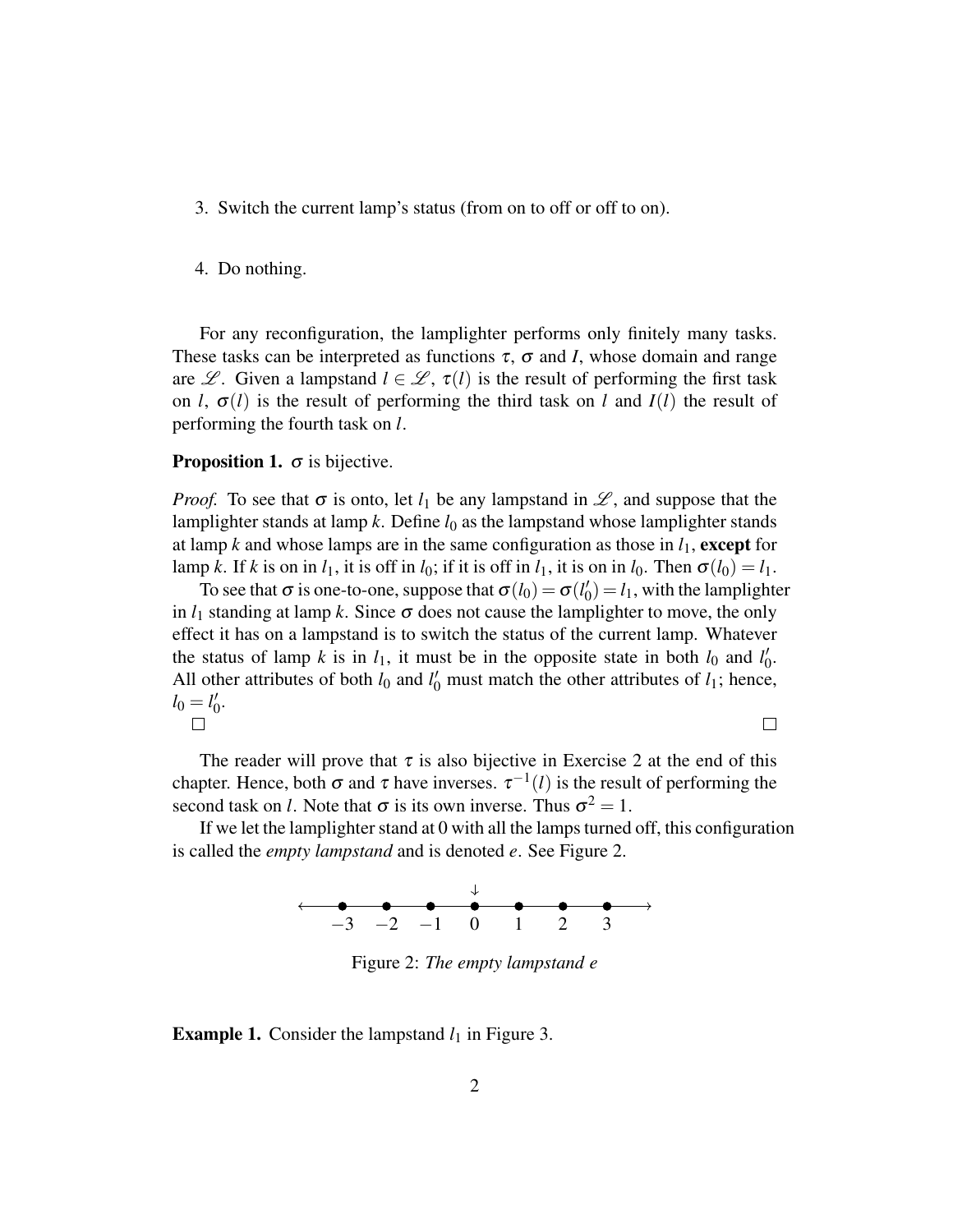

Figure 3: *The lampstand l*<sup>1</sup>

Starting with the empty lampstand  $e$ , we can apply a composition of functions  $\tau$ ,  $τ^{-1}$ , σ and *I* to achieve *l*<sub>1</sub>. For instance the composition  $τσττστ^{-1}$  (or  $τ ∘ σ ∘$  $\tau \circ \tau \circ \sigma \circ \tau^{-1}$ ) applied to *e* yields the lampstand configuration  $l_1$ . In keeping with standard function notation, the order of the composition is such that  $\tau^{-1}$  is applied to *e* first and so on, reading from right to left. Figure 4 shows the details of the transformation from  $e$  to  $l_1$ .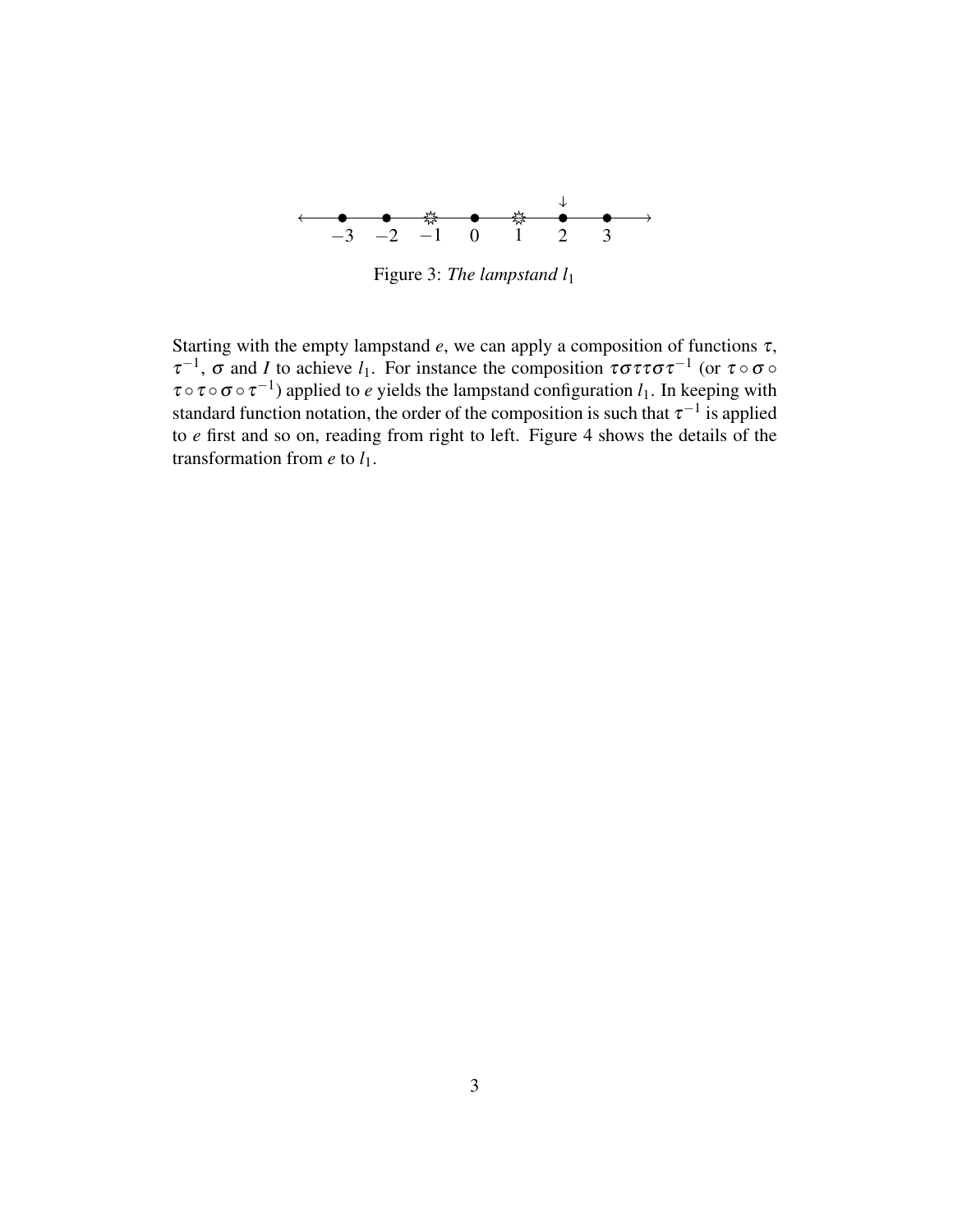

Figure 4: A sequence of lampstands from the empty lampstand to  $l_1 \diamond$ 

To get the same lampstand  $l_1$  (Figures 3 and 4), we could easily have applied a different function composition to *e*, for instance

$$
\tau I \tau \tau I \sigma \tau^{-1} \tau^{-1} \sigma \tau.
$$

For that matter, pick any  $l \in \mathcal{L}$  as input. These two different-looking functions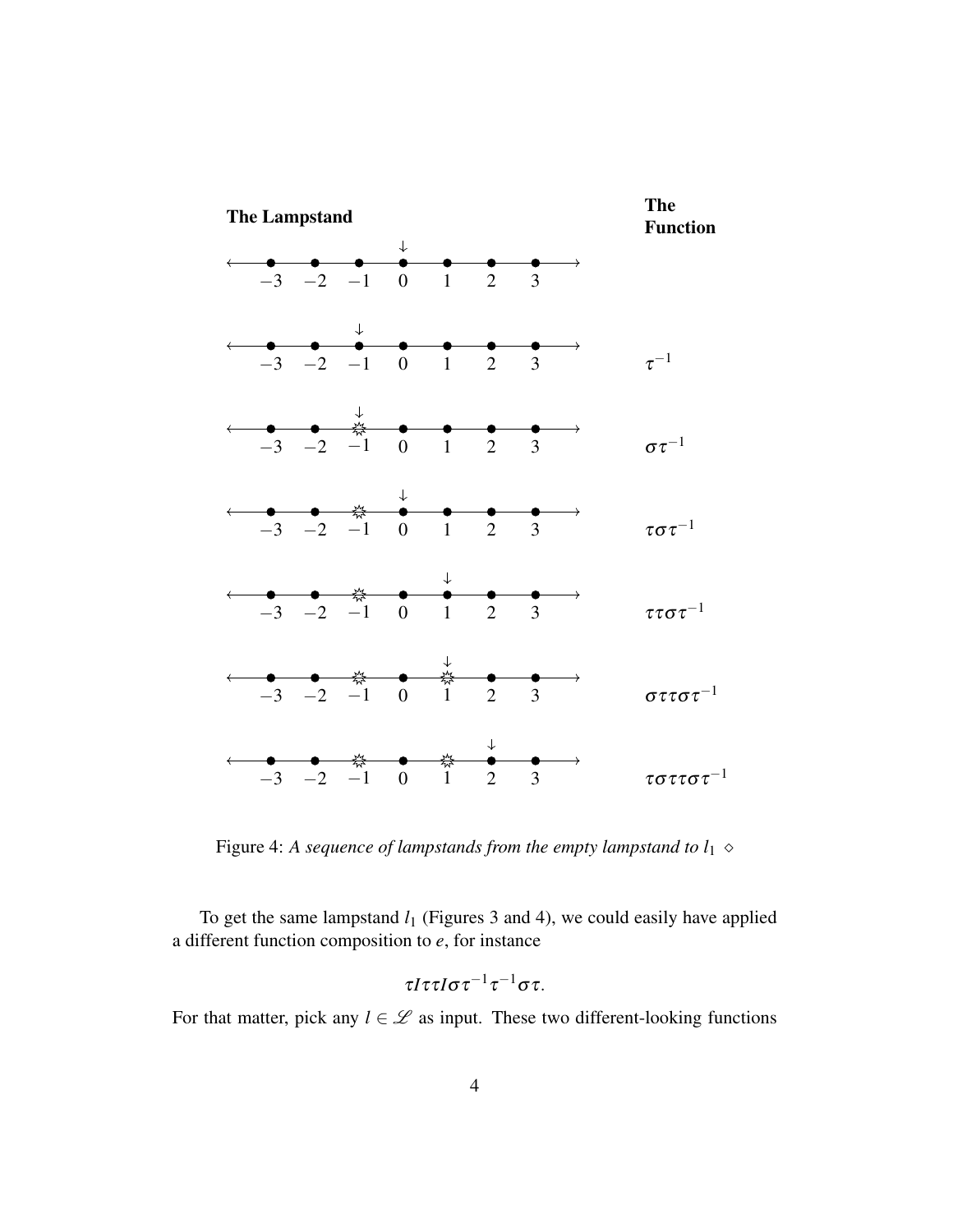always have the same output.

$$
\tau \sigma \tau \tau \sigma \tau^{-1}(l) = \tau l \tau \tau l \sigma \tau^{-1} \tau^{-1} \sigma \tau(l).
$$

It doesn't matter that there are different function compositions representing the same lampstand, since two functions are defined to be the same function as long as the domains are the same and the outputs are the same. However, some function compositions are clearly "shorter" than others. Here "shorter" refers to the number of tasks in the function composition. This begs the question, is there a "shortest" function composition for a given lampstand configuration? You will explore this in the Exercise 4 below.

# 2 Assignment #2

This assignment is due on XX/XX/20XX at 10 am - at the beginning of our class period. You may submit it electronically as a pdf document or as a hard copy. Assignments late by 1 day will be penalized by  $25\%, 2$  days late  $50\%, 3$ days late 75% and any later they will no longer be accepted. You must submit your OWN work, you may not submit a group report.

**Exercise 1.** Check that the lampstand  $l_2$  shown in Figure 5 can be arrived at by starting with the empty lampstand and applying this composition of functions show/draw all steps: [20 points]



Figure 5: *The lampstand l*<sup>2</sup>

**Exercise 2.** Prove that  $\tau$  is bijective. Please be sure to write out your reasoning and show all of your steps. [30 points]

Exercise 3. Draw your own lampstand configuration and write down its function composition (consisting of  $\tau$ ,  $\tau^{-1}$  and  $\sigma$ ) and **share it** with one of your team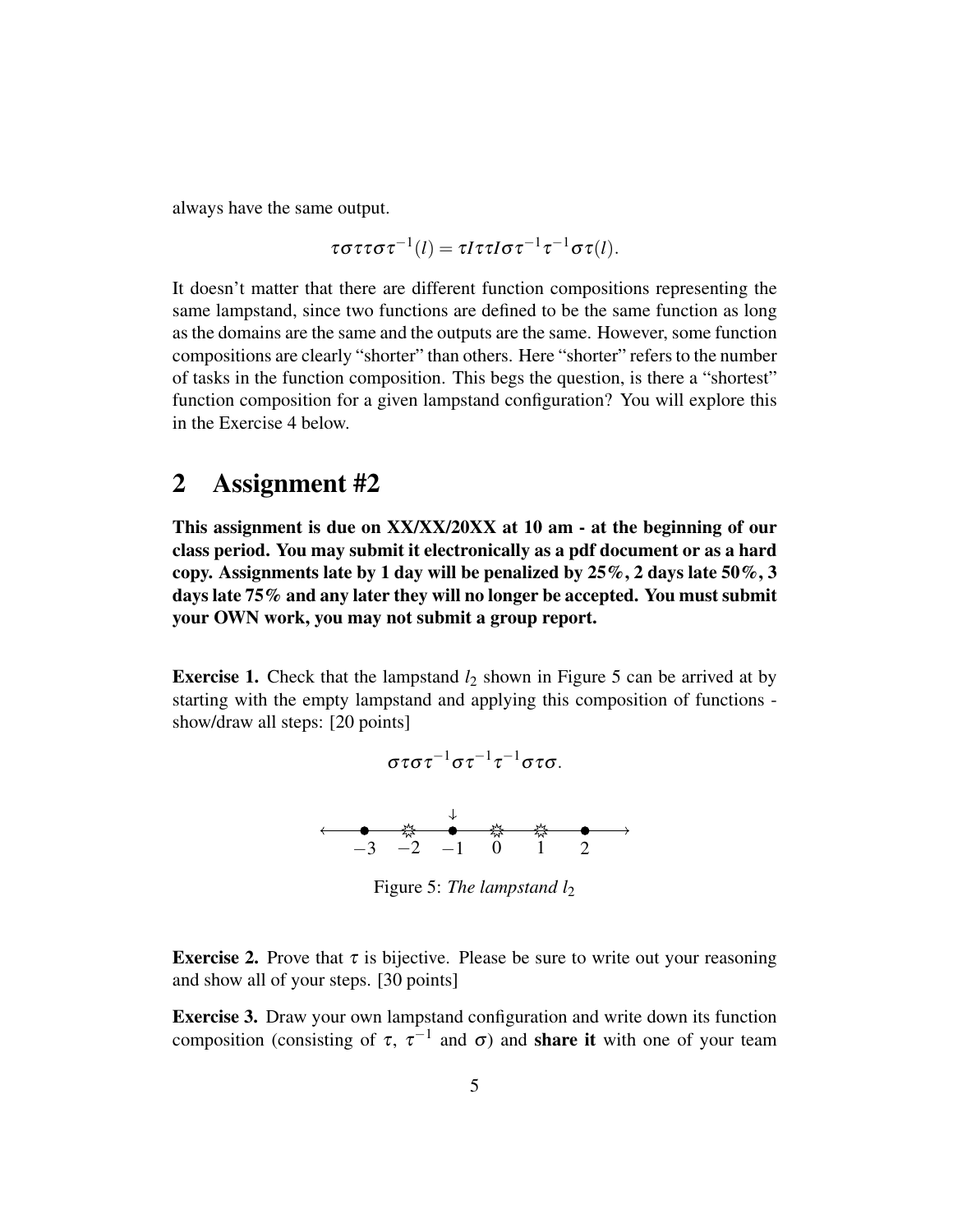members. You must also include: the drawing of the lampstand and its function composition here with this assignment in order to receive credit for this part. [10 points]

- **Exercise 4.** a. Consider the lampstand shared with you by your fellow team member. Write down two more distinct function compositions (consisting of  $\tau$ ,  $\tau^{-1}$  and  $\sigma$ ) besides the one shared with you to represent your fellow team member's lampstand. [10 points]
	- b. Of your three different function compositions (from part a.) representing the lampstand shared with you, which is the "shortest"? How many function compositions of  $\tau$ ,  $\tau^{-1}$  and  $\sigma$  does it have? [5 points]
	- c. What is the minimum number of function compositions necessary to express the lampstand shared with you? [5 points]
	- d. Describe a general method for finding the shortest function composition to represent *any* lampstand *l* where the lamplighter stands to the left of 0, with finitely many positive and negative lamps lit. [10 points]
	- e. How would you modify your method if the starting position of the lamplighter was to the right of 0? [10 points]

*Please be sure this writing is your own - do NOT borrow from a friend. I want to hear your own voice, not read a copy and paste of some other source!!!*